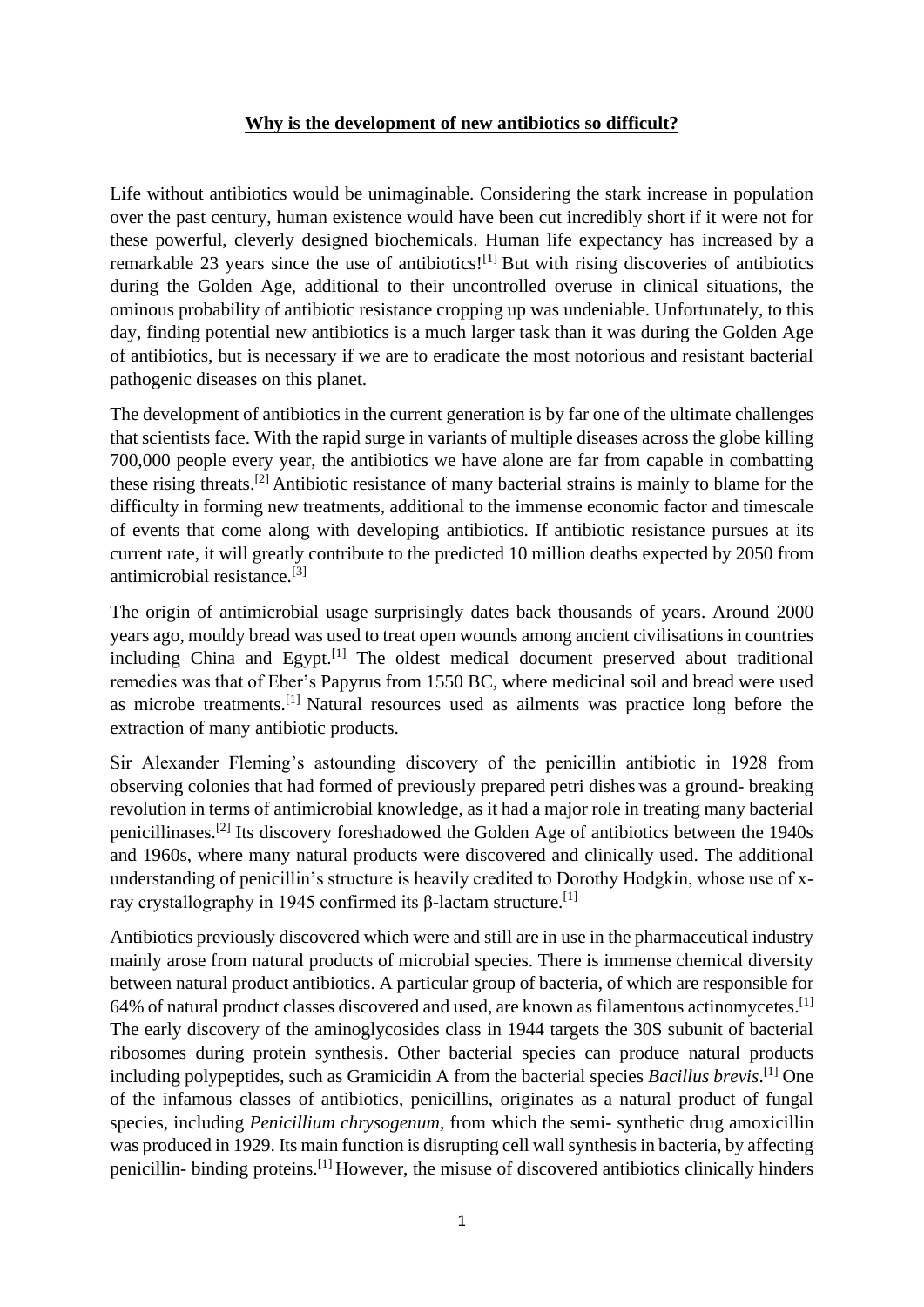their lifetime of effectiveness. This is seen with the aminoglycosides, to which targeted bacteria resist via processes including phosphorylation and acetylation.[4] As a result of increased antibiotic resistance due to the Golden Age, many synthetic antibiotics have been formed, including sulphonamides. Discovered by Gerhard Domagk, sulphonamides were thought of as the first proper antimicrobials that could be used against a range of bacterial pathogens.<sup>[5]</sup> Synthetic antibiotics are heavily based on the chemical structure of natural products and have been the only sorts of antibiotics produced since 1984.<sup>[2]</sup>

Antibiotics make many surgical procedures within hospitals possible. Surviving caesarean sections, organ transplants and cancer surgeries, for example, would be extremely unlikely if it were not for the use of antibiotics in nosocomial environments. Despite the immense array of natural and synthetic antibiotics available today, many of the mechanisms of these compounds are being overwhelmed by the dreaded antibiotic resistance. Mutant strains of pathogenic organisms have risen in hospitals, leading to deadly variations of diseases being spread amongst patients and further communities, as observed with *Mycobacterium tuberculosis*. [4] Transferable resistance against antibiotics had been speculated for a long time, and one of the reasons for vast dispersions of antibiotic resistance amongst bacteria is due to horizontal gene transfer (HGT). The idea is corroborated by the prominence of bacterial gene sequences found within the genomes of eukaryotic cells, suggesting that this mechanism is used to spread favourable genes amongst bacterial communities.[4] HGT is a mechanism by which bacterial species obtain useful genes interspecifically, such as passing from environmental species to pathogenic ones.<sup>[6]</sup> Gene transfer can occur via the transduction of bacteriophages, conjugation of plasmids or natural extracellular DNA transformation.[7] Many superbugs form at faster rates due to the propulsion of resistance via HGT, as opposed to spontaneous genetic mutations. Bacterial activities within hospital environments are highly governed by factors including daily usage of disinfectants and regular contact between healthcare staff and patients.<sup>[6]</sup> Infections in hospital environments from antibiotic resistant bacterial pathogens have a higher chance in being fatal, especially to those exposed with weaker immune systems.





Plasmid mediated transfer via conjugation is the most prominent form of HGT, where two bacterial cells of the same environment must be in physical contact to transfer the plasmid from one cell to another. This is seen against β- lactams, where the resistance genes of lactamases are commonly found on plasmids.[7] Natural transformation- exhibited by around 1% of bacterial species- results in the antibiotic resistant genes being combined chromosomally with the bacterial cell's genome, making these harder to detect.[8] Transduction involves the transfer of bacterial genes integrated with recombinant viral genomes of bacteriophages, as part of the

lysogenic cycle.[9] Studies have suggested that over 70% of bacterial faecal samples contain traces of antibiotic resistant genes.[7] HGT increases the resistance of many pathogenic species in clinical environments, making them more persistent in nosocomial situations, and greatly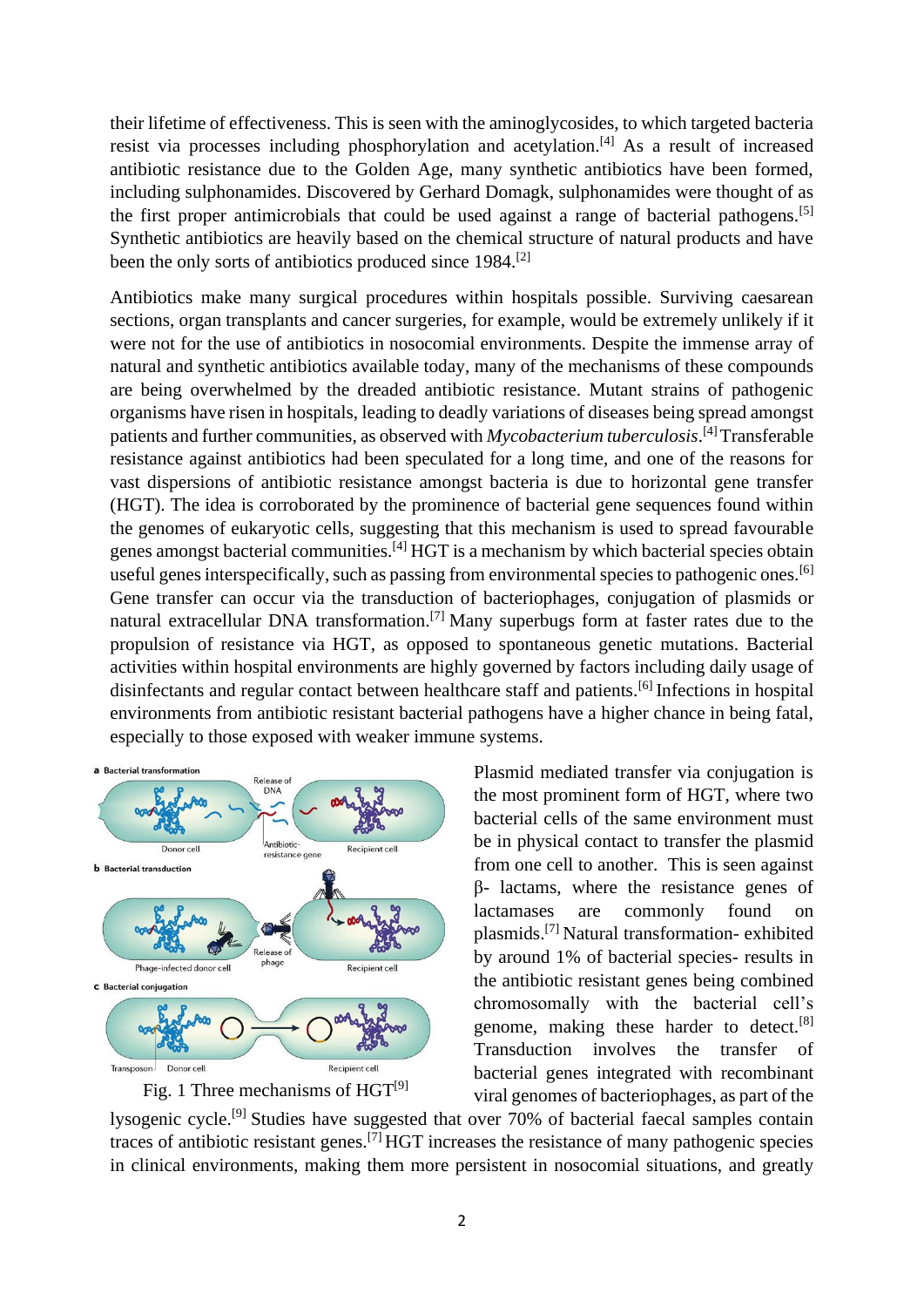reducing the effect of currently used antibiotics. As a result, the development of antibiotics for clinical environments is much more difficult than thought, due to the dramatic rise in HGT and dispersion of antibiotic resistant strains across the community.

Superbugs continue to plough unstoppably along their paths to invincibility due to the excessive use of antibiotics amongst humanity. They have an unbounded resistance to an immense variety of existing antibiotics that are meant to target them, thus are more virulent and highly transmissible.<sup>[10]</sup> Many bacterial strains avert multiple drugs (multi-drug resistant strains). Some species, including *Mycobacterium tuberculosis* shows strains of extremely drug resistant (XDR) character, undoubtedly due to their rapidly changing genome which has evolved for years alongside humans. The clustering of resistance genes in some organisms due to various HGT mechanisms, along with frequent unexpected mutations, have provoked a build-up of very resistant strains.[7]

MDR strains are detrimental to patients who are more susceptible to obtaining nosocomial diseases. This is seen with the indisputable risk that many Cystic Fibrosis (CF) patients have against the Gram- negative pathogen *Pseudomonas aeruginosa*. Due to the higher vulnerability of CF patients' immune systems, they are usually assigned to a lengthy course of using antibiotics, which is a stimulative source for antibiotic resistance.[4] Developing antibiotics against MDR and XDR strains is an immensely taxing ask. It is harder to develop effective biochemicals, considering how better adapted previously targeted sites on bacteria are to antibiotics. The job is made incredibly difficult due to the rapid spread of these strains amongst healthcare environments and to the wider community where tracking becomes challenging.

As important as nosocomial areas are in the spread of antibiotic resistant genes, it is vital to consider situations accounting for this distribution globally. The overpopulation of superbugs



Fig. 2 Variance in antibiotic resistance globally $[16]$ 



can be widely linked to cases of civil unrest, famine, natural disaster, and poor practice within healthcare facilities. $[4]$  These have resulted in incredibly high mortality rates and an uncontrollable spread of some diseases across the world. Whilst industrialised countries have sophisticated technologies, more hygienic clinical environments and better- tested treatments, many low-income countries have a higher number of fatalities due to an uneven distribution of these resources internationally. This is observed with the water transmissible bacterial pathogen *Vibrio cholerae*, causative of cholera. There is an observable stark difference in cases between the UK (which has safe water and regulated sewage systems) and less developed countries within  $\text{Asia.}^{[4]}$  To deal with this, more than 70 million oral cholera vaccines

have been administered from mass vaccination campaigns to areas of severe outbreak, including those under humanitarian crisis.[11] A substantial problem with developing effective antibiotic treatments for globally spread MDRs and XDRs is the lack in tracking the distribution and levels of serious infectious outbreaks. In remote areas, there is infinitesimal amounts of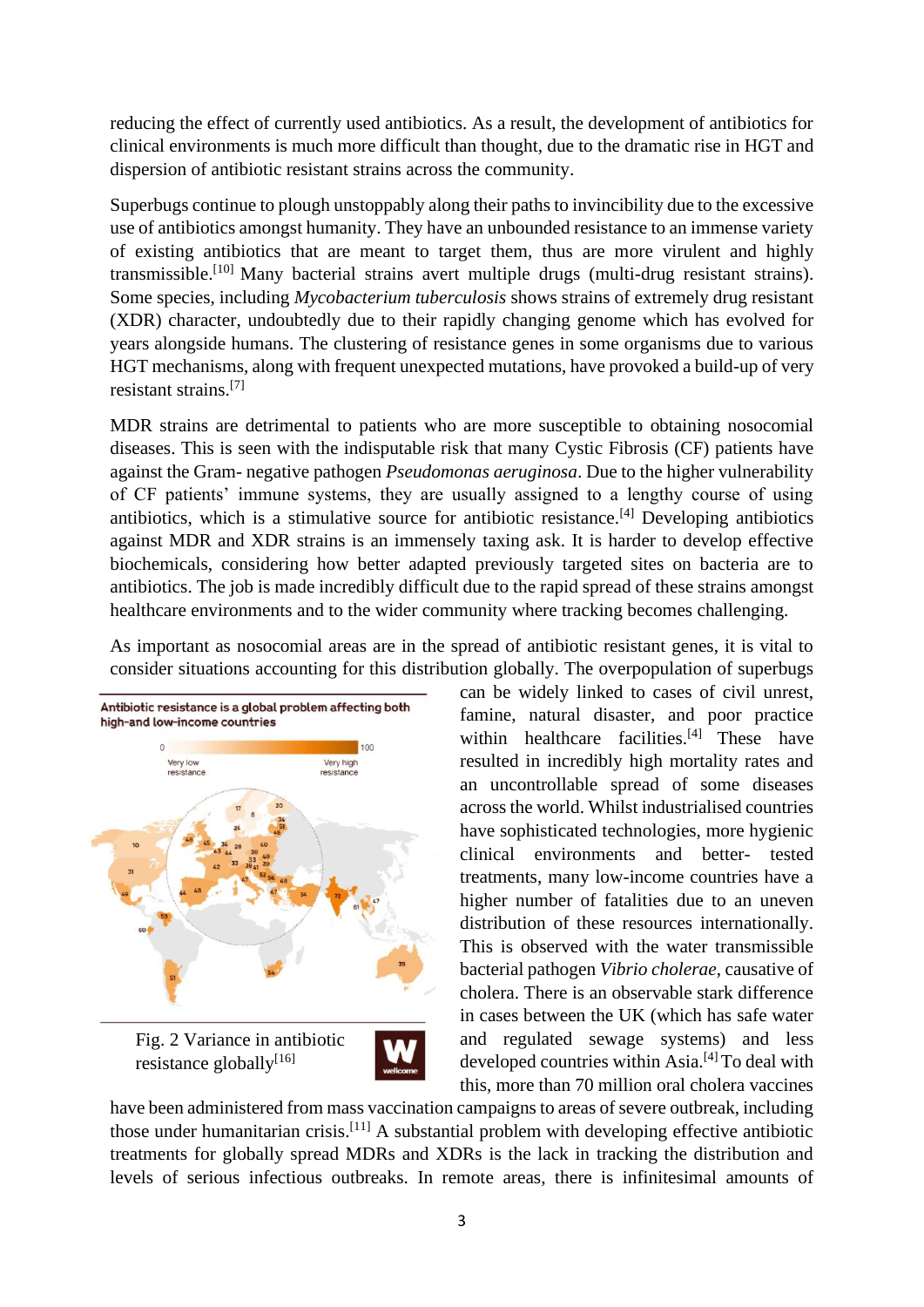reporting, meaning less detection and awareness of outbreaks there. Following this, it is harder for major medical organisations, including the World Health Organisation to identify any new, virulent, and persistent strains from other countries, for which new antibiotics must be developed.<sup>[4,6]</sup>

Anthropogenic activities have had a staggering impact on the level of antibiotic resistance observed today. Human actions have jeopardised how effective antibiotics can be, due to their exploitation in many non- therapeutic scenarios. Their using for animals, pest control within agriculture and plant cloning are just some of the examples of antibiotic usage away from medicinal purposes.[4] A shocking 73% of all antibiotics are used in the agricultural industry, which is bizarre considering their original purpose as a remedial source! $[12]$  The Earth's biosphere is continuously being polluted with antibiotics that are not correctly disposed of (including their appearance in untreated water effluents alongside organic wastes).[13] As a result of this overexposure, bacterial species are under higher selection pressures in the environment, so organisms with alleles for higher resistance are likely to survive and spread, making antibiotic development much harder.<sup>[6]</sup>

Synthesising new antibiotics or obtaining natural products is a strenuous task, occurring over an insane timescale. Finding a chemical strong enough to destroy pathogenic bacteria is by far simple- many chemicals are beyond capable enough of killing many of these microorganisms.<sup>[2]</sup> However, clinically approved antibiotics are used within the delicate, complex human body hence finding and testing chemicals can take 10 to 20 years before approval of their use.<sup>[2]</sup> The potential candidates must not be toxic to the body's internal environment, offering limited side effects from taking the course of antibiotics. As a result, the levels of toxicity of substances and their effect on normal biological pathways must be accounted for when researching into new antibiotics.

The continuous overriding of antibiotics due to natural evolution of bacteria makes these antimicrobials majorly off- putting to research. Instead, focus is being placed on the exploration of vaccination as protection against very harmful microbes.[2] Rather than investing money into antibiotic synthesis consistently, vaccination appears to be the anticipated route in treating future bacterial infections. Evaluations of antibiotics in development show that many of the 40 to 50 contenders do not provide significant benefits over pre-existing sources already in use.<sup>[14]</sup> It thus appears favoured that resources go towards more effective long- term immune treatments as opposed to developing more antibiotics that would only be outweighed by the inevitable adaptation of bacteria.

Investing into antibiotic markets are a huge risk. Research and development of effective antibiotics and the clinical trials of the potential antimicrobial candidates results in a very timeconsuming, expensive process.[14] It costs approximately \$1.5 billion dollars to get a drug into the market!<sup>[15]</sup> However, the market for antibiotics nowadays is greatly stumped due to the inexorable evolution of bacterial pathogens, with fewer than 1 in 70 possible drugs being successful.<sup>[16]</sup> Many newly synthesised antibiotics must be used sparingly in the population to limit the prospective resistance developed against them. Antibiotics are generally sold at lower prices compared to other treatments.<sup>[16]</sup> Many large pharmaceutical companies have stopped investing in antibiotic production due to this because there is a substantial economic loss in the process. Most cannot make profits from creating these drugs, seen with the fall of biotechnology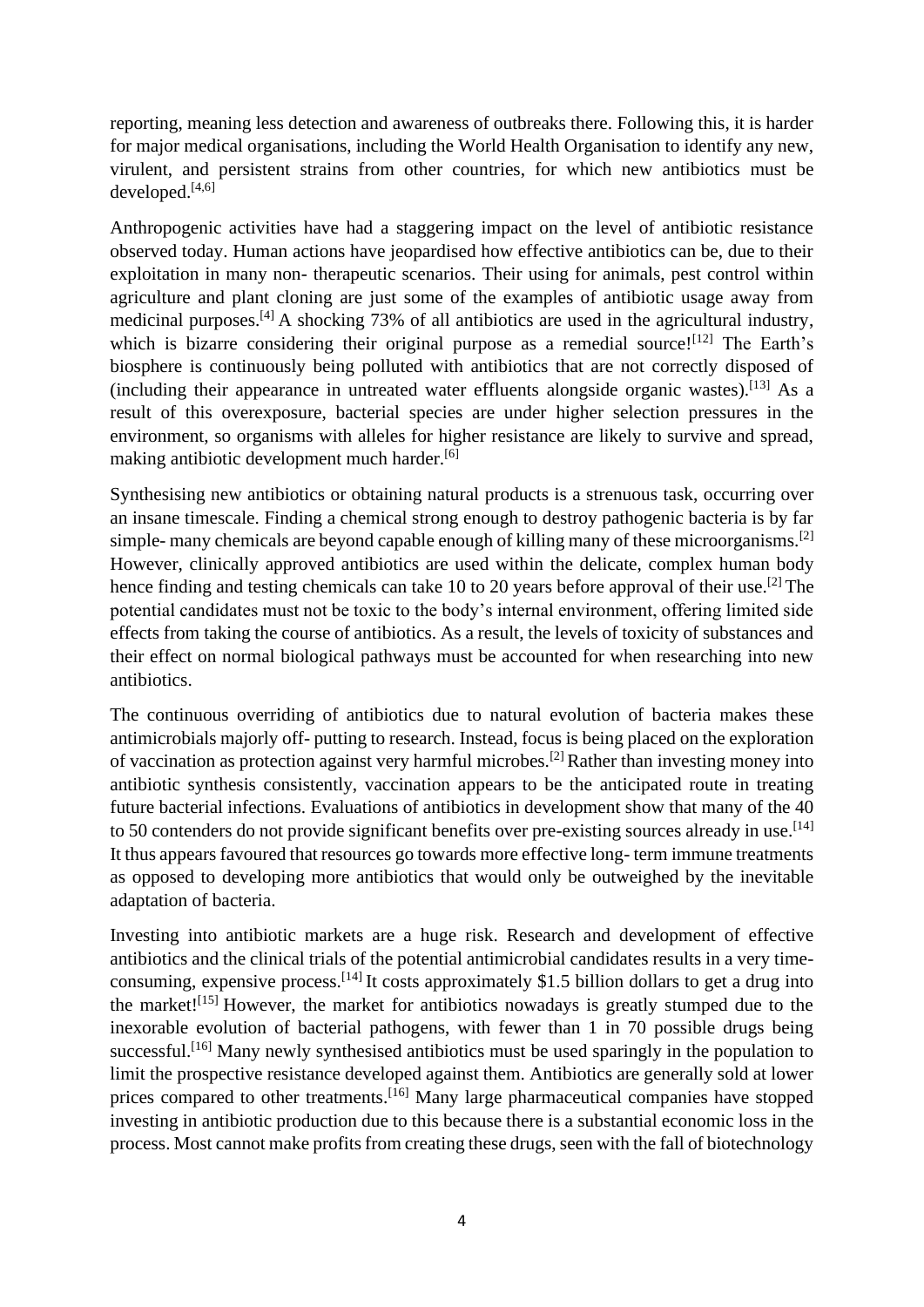companies such as Achaogen.<sup>[14]</sup> Instead, the vast majority (around  $90\%$ ) of antibiotic development works are focused on in smaller companies, including CARB-X.<sup>[14]</sup>

Testing for many bacterial infections in nosocomial environments is neither quick nor sensitive. For instance, MIC testing to identify particular pathogens from using small concentrations of antibiotics, is hard to undergo if the location of the infection is hard to access. Additionally, cultures of microbes need to be grown from the taken sample, which can take a long time.<sup>[17]</sup> As a result, many doctors prescribe broad spectrum antibiotics to patients, which may not necessarily be useful to the patients' infections. It may be that the patient does not have a serious infection requiring a large antibiotic course, or antibiotics at all.<sup>[18]</sup> According to Public Health England, 20% of antibiotic prescriptions are unnecessary.<sup>[2]</sup> It could also be proposed that the patient is suffering from a far more resistant bacterial infection, requiring a more specific form of treatment that the antibiotic given. Either way, larger exposure of the patients' internal environments to more antibiotics can cause rise of more resistant bacterial strains.

Evidently, there are several premises making antibiotic development in the future greatly difficult, many primarily stemming from antibiotic resistance. More insight into the dynamic routes leading to resistant genomes amongst these pathogens is required, including research into HGT by using genetic markers to identify DNA mobility amongst bacterial organisms.[4] This could provide a source from which more specific antibiotics can be designed, with longer lasting effects in the body. Additionally, alternative methods are being taken to reducing antibiotic resistance in the near future, such as vaccine rollouts, reduced antibiotic prescription and better dealing with disposal of antibiotics that would otherwise end up contaminating the environment. This is already seen within clinical commissioning groups trying to reduce prescribed antibiotics in primary care situations by 4%.<sup>[19]</sup> Increased public awareness on sanitation is vital in reducing the spread of microbial infections.[2] More funding should be put into developing faster, distinctive diagnoses.<sup>[14]</sup> Furthermore, support is needed from the government, who must acknowledge the serious consequences of resistance, hence should work alongside philanthropic organisations (such as TB Alliance, who created Pretomanid for XDR TB strains<sup>[20]</sup>) to help bring more drugs or alternative solutions to the current declining market.[14]

Ultimately, antibiotic shortages must be acknowledged as a worldwide problem. If not dealt with methodically or efficiently, the consequences of undefeatable pathogens could face us and future generations to come. Antibiotic production is reasonably dwindling, but with research into bacterial gene transfer and increasing awareness of resistance, new prospective treatments away from antibiotic development are in sight. However, we must all collectively and collaboratively act now, reducing our reliance on antibiotics, to savour them for as long as we can.

## Theebiga Sivasatkunanathan

Word count: 2492

Bibliography:

- 1. <https://www.sciencedirect.com/science/article/pii/S1369527419300190?via%3Dihub>
- 2. <https://www.bbc.co.uk/news/health-41693229>